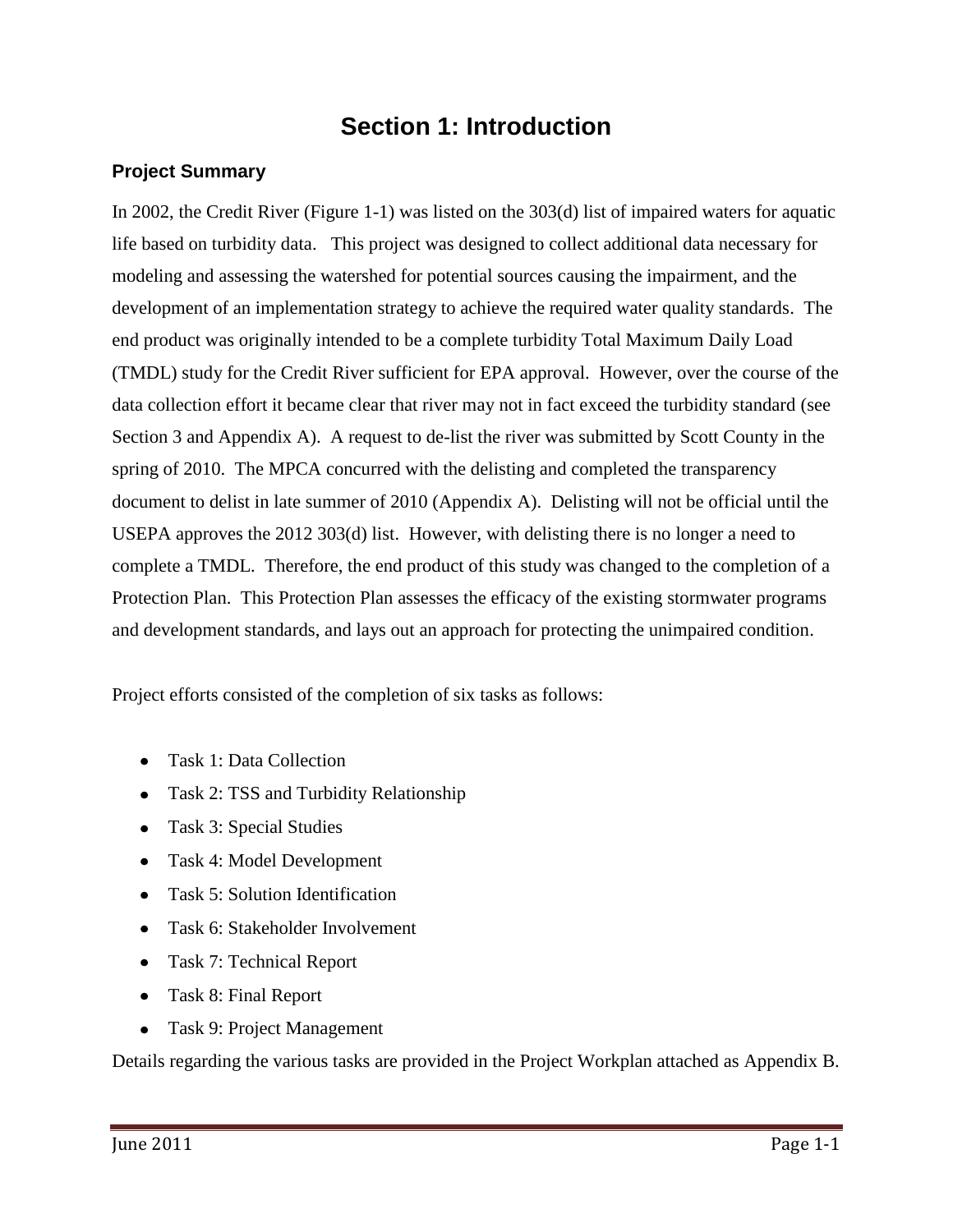

# **Credit River Watershed**

**Figure 1-1. Credit River Watershed**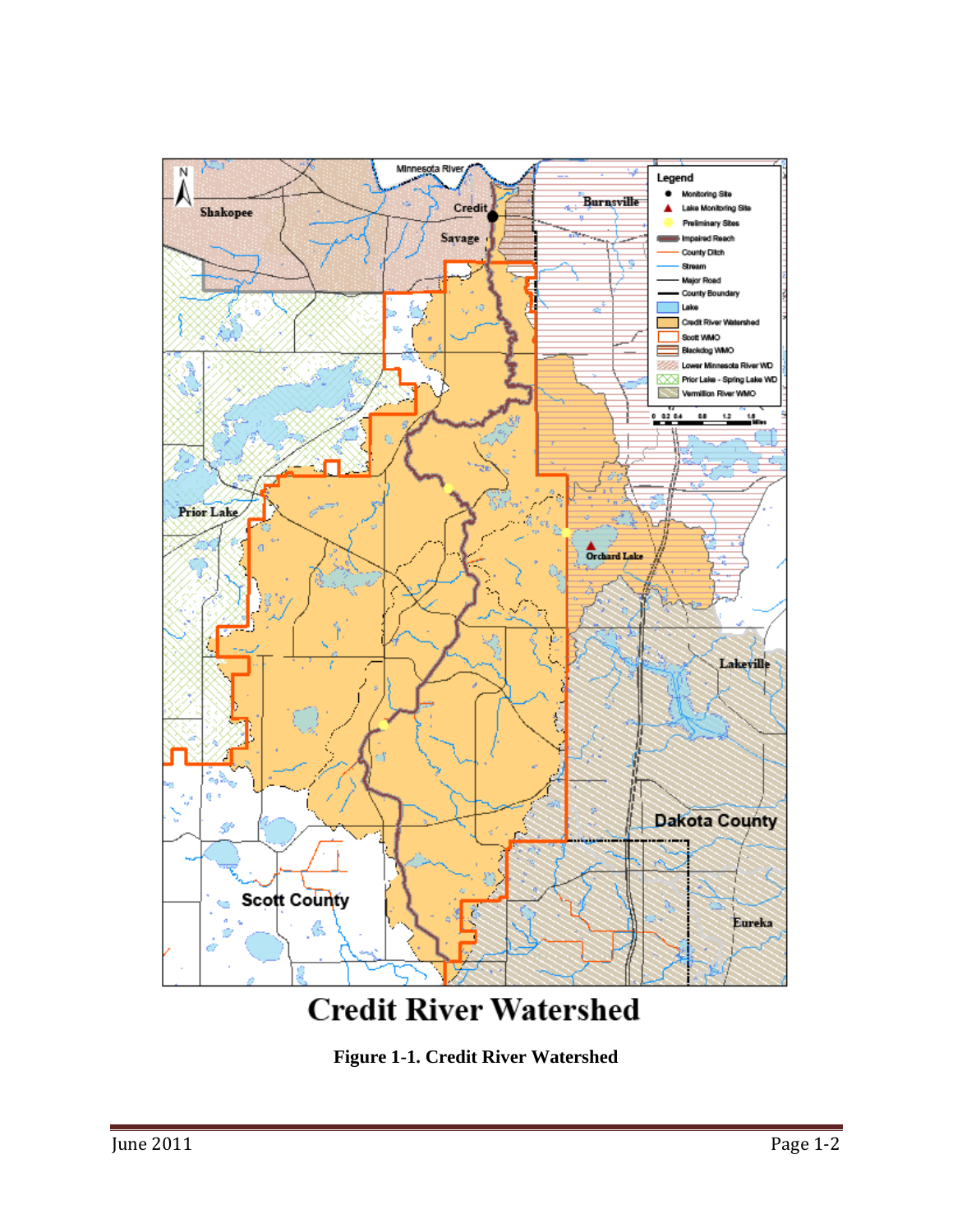This document is the product of Tasks 7 and 8. A summary of Task 6: Stakeholder Involvement efforts is provided at the end of Section 1. Results of Tasks 1, 2 and 3 are presented in Section 2 Watershed Characterization and Section 3 Water Quality Assessment. Results of Task 4: Model Development are presented in the Technical Modeling Report attached as Appendix C. Results of Task 5: Solution Identification are the subject of Section 4 Evaluation of Existing Management Efforts. Section 5 presents the Implementation Plan.

#### **Problem Statement**

In 2002, Credit River was listed on Minnesota's 303(d) List of Impaired Waters for aquatic life impairment due to turbidity. However, as stated in the Project Summary above data collected over the course of this planning effort found that the standard was not exceeded. Data is not sufficient to determine whether meeting the standard currently is due to improvements that have reduced turbidity since the initial listing, or to improvements in calculation methods, or to periods of lower flow which suspends less sediment. What is known is that depending on how the percent exceedence is calculated observed values are close to the standard. It is, therefore, important to have a Protection Plan detailing how to continue to meet the standard. Generally it is less expensive to protect an unimpaired water than it is to restore one.

Turbidity is commonly measured in Nephelometric Turbidity Units (NTU). Turbidity is a unit of measurement quantifying the degree to which light traveling through a water column is scattered by the suspended organic (including algae) and inorganic particles. The suspended organic and inorganic particles scatter light in the water column making the water appear cloudy. The scattering of light increases with greater suspended load. Turbidity limits light penetration which further inhibits healthy plant growth on the river bottom. Turbidity may cause aquatic organisms to have trouble finding food, may affect gill function, and the sediment associated with turbidity may cause spawning beds to be covered. Suspended organic and inorganic particles also transport nutrients from lands to receiving waters causing eutrophication.

The water quality standard for turbidity in class 2B waters is 25 NTUs. A surrogate variable must be used to complete a TMDL given that turbidity is not a quantitative measure of mass (concentration). Total suspended solids (TSS) measurements are often used as a surrogate for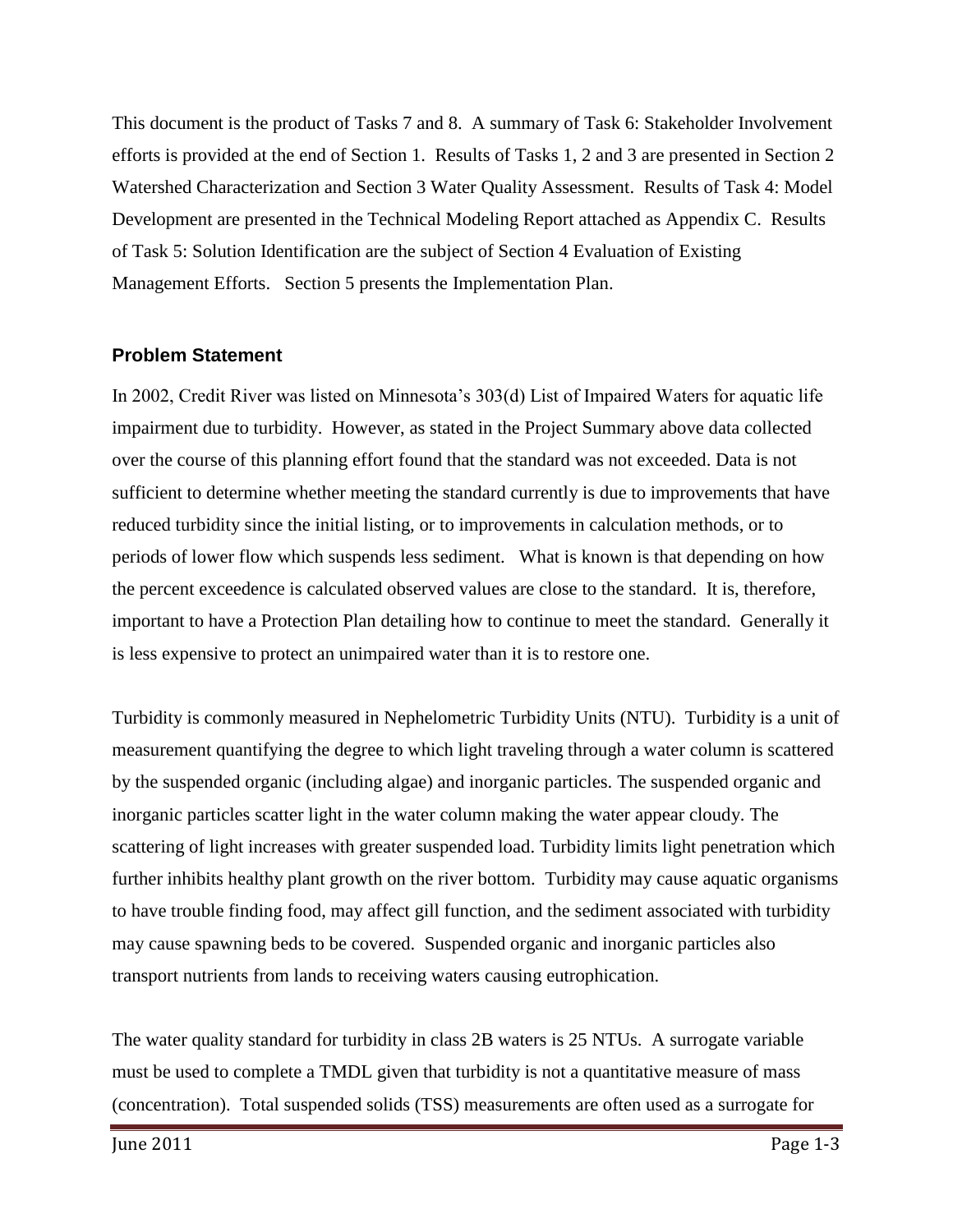turbidity. MCES ran statistical analyses using its TSS and turbidity data and determined that there is a strong relationship between TSS and turbidity. The project used TSS as a surrogate for turbidity.

The Scott WMO and other local units of government in the Credit River Watershed have Comprehensive Water Resource Management Plans and Local Water Plans, and several have Storm Water Pollution Prevention Plans that include efforts for controlling erosion and sedimentation. However, there has not been a systematic analysis of these efforts to determine whether they are sufficient to preserve the unimpaired condition of the river. The focal point of this document is an assessment of those existing management efforts (Section 4) and the identification of gaps. Filling these gaps along with the continuation of existing efforts becomes the substance of the Implementation Plan presented as Section 5.

### **Resource Goals**

Overall resource goals are driven by Goal 2: Surface Water Quality as articulated in the Scott WMO approved Comprehensive Water Resources Management Plan (Scott WMO Plan) adopted June 2009"

#### *"To Protect and Improve Surface Water Quality"*

There are seven policies and a number of strategies articulated in the WMO Plan for achieving this goal. The following policies and strategies are advanced by this Protection Plan. They include:

- Policy 2.1: Promote a Sustainable System of Buffers and Green Infrastructure
- Policy 2.3: Address Impaired Waters and Improve Water Quality
	- o Strategy 2.3.2: Targeted Project Implementation and Capital Improvements
- Policy 2.4: Improve Understanding of Water Quality
	- o Strategy 2.4.1: Complete Diagnostic Studies/TMDLs leading to targeted implementation and monitoring
	- o Strategy 2.4.2: Monitoring and Assessment Tools Development

Benchmarking of these goals and strategies from the Scott WMO Plan will occur as part of the normal plan revision and update process of the Scott WMO. The Scott WMO anticipates revising and updating its plan about once every two years.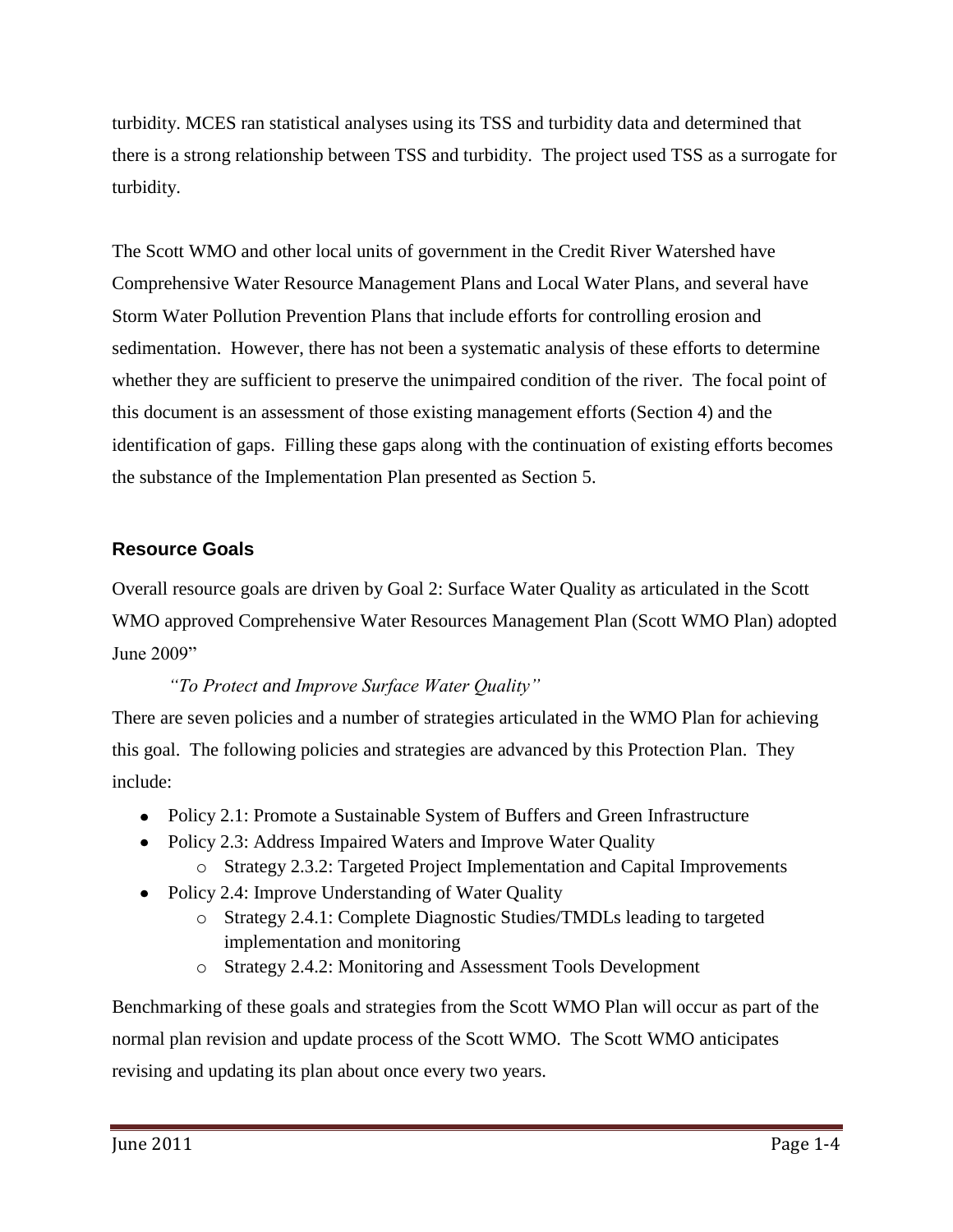Specific numeric goals for the Credit River are based on water quality standard for turbidity in class 2B waters which is 25 NTU. The MPCA considers a 2B water to be impaired if more the 10% of observations exceed 25 NTU. Total suspended solids (TSS) concentrations are also used as a surrogate for turbidity. A turbidity level of 25 NTU has been found by the MCES to be equivalent to 139 mg/L TSS in the Credit River (MCES, 2009). Therefore, having less than 10% of TSS concentrations less than 139 mg/L is also a goal. One important consideration in determining achievement of these goals is consideration of the distribution of the turbidity and TSS data, and whether that distribution reflects a uniform distribution over time, or whether it is biased by flow. This issue and potential sample distribution biases are discussed in more detail in Section 4.

#### **Public and Stakeholder Involvement**

Public and stakeholder involvement consisted of three efforts:

- 1. Updates and discussions by the **Scott WMO Watershed Planning Commission**. The Watershed Planning Commission is a citizen advisory commission that advises the Scott County/WMO Board. Updates were provided as a regular agenda topic at the monthly meetings of the Watershed Planning Commission, and special discussions of the project were held at the following monthly meetings: April, May and June 2011.
- 2. Updates and discussions by a **Technical Advisory Committee** established for the project. The Technical Advisory Committee was comprised of City and Township staff/officials in the watershed, Scott WMO and Scott SWCD personnel, and State agency (MPCA and MnDNR personnel). Scott WMO personnel also provided updates to the Black Dog Watershed Management Organization.
- 3. Involvement of the **general public and riparian property owners**. The general public was kept informed and involved through articles in the Scott WMO annual report and with an open house meeting held in April, 2011. Journalists also produced new paper articles regarding the results of the study and the delisting decision. Riparian property owners were invited to be become involved through a series of workshops on riparian zone management. The WMO sponsored two workshops in 2009 in an ongoing effort to encourage green infrastructure and a buffered environment for Scott County, and in response to the multiple riparian revegetation potential projects identified by the